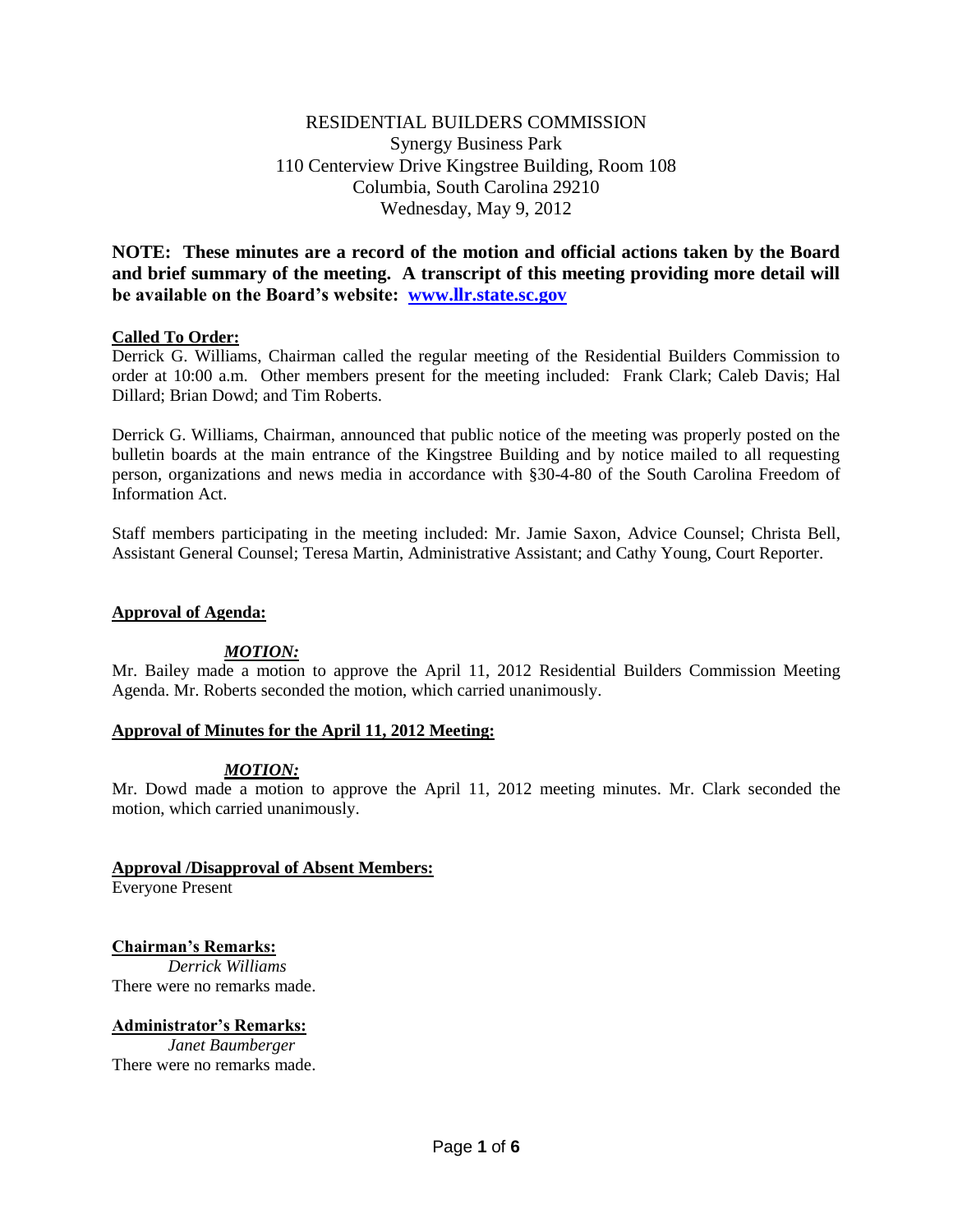### **OIE Report – Mr. Todd Bond:**

*Todd Bond, Chief Investigator of OIE*

Mr. Todd Bond, Chief Investigator of Office of Investigation, reported the number of investigations as of today:

> **Complaints Received -** 145 **Active Investigations -** 91 **Closed Cases -** 14 **Do Not Open Cases -** 0 **Pending IRC -** 16 **Pending Closure -** 34

#### **Old Business:**

There was no Old Business presented.

### **Recommendation of IRC:**

## *MOTION:*

Mr. Roberts made a motion to approve the Recommendation of the IRC. Mr. Bailey seconded the motion, which carried unanimously.

### **MOTION:**

Mr. Bailey made a motion to approve the Addendum to the IRC report. Mr. Clark seconded the motion, which carried unanimously.

### **IRC Resolution Guidelines:**

## *MOTION:*

Mr. Dowd made a motion to approve the IRC Resolution Guidelines. Mr. Clark seconded the motion, which carried unanimously.

### *MOTION:*

Mr. Dillard made a motion to go into executive session. Mr. Dowd seconded the motion, which carried unanimously.

### *MOTION:*

Mr. Clark made a motion to come out of executive session. Mr. Bailey seconded the motion, which carried unanimously.

### **Disciplinary Hearing**

Mr. Timothy Andrew Clark

### *MOTION:*

Mr. Dowd made a motion to go into executive session. Mr. Dillard seconded the motion, which carried unanimously.

### *MOTION:*

Mr. Bailey made a motion to come out of executive session. Mr. Dowd seconded the motion, which carried unanimously.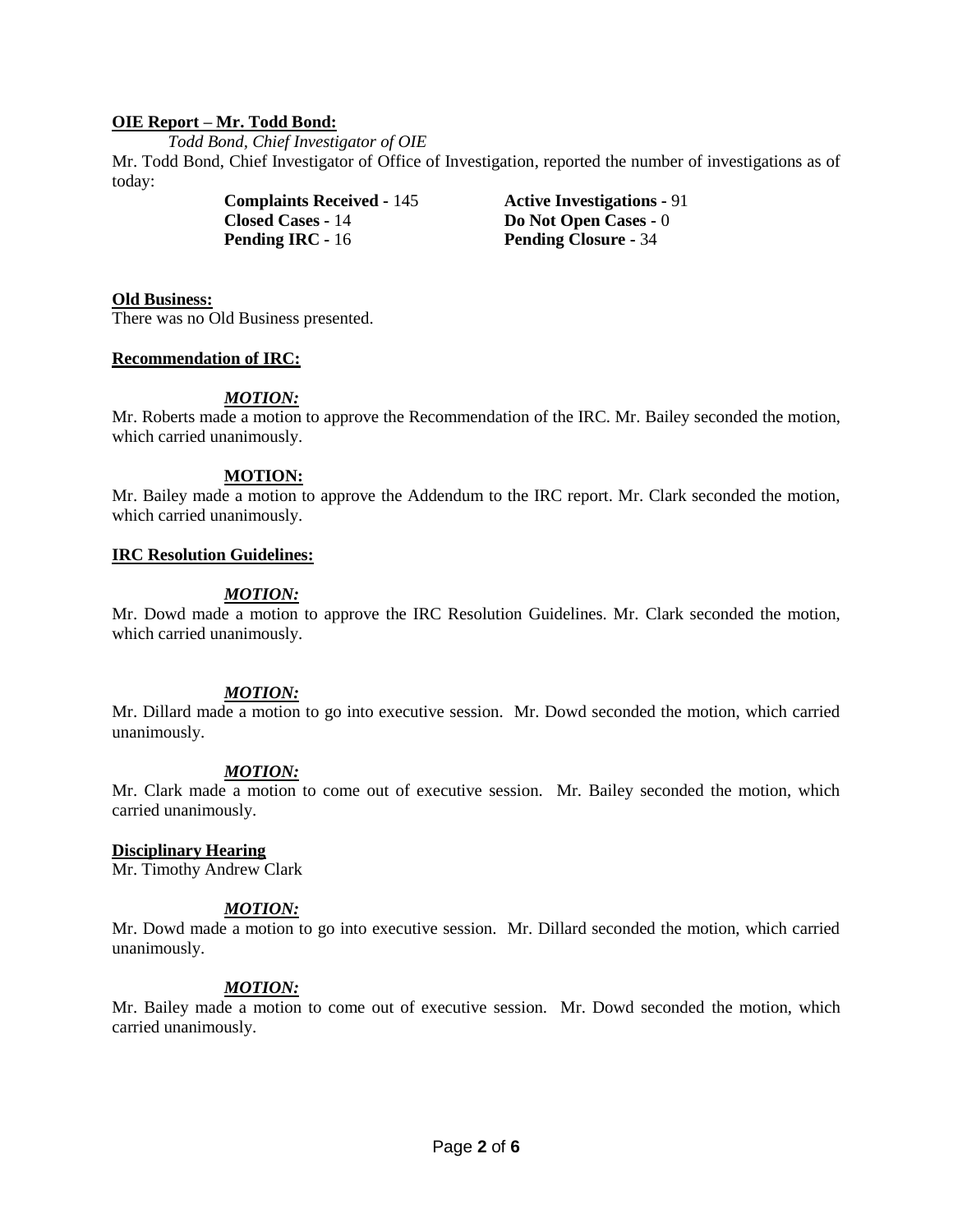### *MOTION:*

Mr. Bailey made a motion to approve that Mr. Timothy Clark pay back Liens, Cease and Desist License, Commission must approve to reinstate License. Mr. Dowd seconded the motion, which carried unanimously.

#### **Final Order Hearings:**

*Mr. Michael Lemmons-Case# 2011-231*

The Board held a Final Order Hearing regarding Mr. Michael Lemmons.

### *MOTION:*

Mr. Bailey made a motion to approve the Hearing Officer's Recommendation regarding Mr. Lemmons. Mr. Roberts seconded the motion, which carried unanimously.

### *Mr. Claude Kent Smith-Case#2011-185*

The Board held a Final Order Hearing regarding Mr. Claude Kent Smith.

#### *MOTION:*

Mr. Roberts made a motion to approve the Hearing Officer's Recommendation regarding Mr. Claude Kent Smith. Mr. Dowd seconded the motion, which carried unanimously.

*Mr. Jeffrey Johnston-Case#2011-222 & 2011-330*

The Board held a Final Order Hearing regarding Mr. Jeffrey Johnston.

# *MOTION:*

Mr. Bailey made a motion to approve the Hearing Officer's Recommendation regarding Mr. Jeffrey Johnston. Mr. Dowd seconded the motion, which carried unanimously.

#### *Mr. Louis Brown-Case#2010-240*

The Board held a Final Order Hearing regarding Mr. Louis Brown.

### *MOTION:*

Mr. Bailey made a motion to approve the Hearing Officer's Recommendation regarding Mr. Louis Brown. Mr. Roberts seconded the motion, which carried unanimously.

### *Mr. Walter Hendrix-Case#2011-36*

The Board held a Final Order Hearing regarding Mr. Walter Hendrix.

### *MOTION:*

Mr. Dowd made a motion to approve the Hearing Officer's Recommendation regarding MrWalter Hendrix. Mr. Dillard seconded the motion, which carried unanimously.

### *Mr. Joshua Eaton-Case# 2011-0062*

The Board held a Final Order Hearing regarding Mr. Joshua Eaton.

### *MOTION:*

Mr. Davis made a motion to approve the Hearing Officer's Recommendation regarding Mr. Joshua Eaton. Mr. Bailey seconded the motion, which carried unanimously.

*This proceeding was recorded by a court reporter in order to produce a verbatim transcript if requested in accordance with the law.)*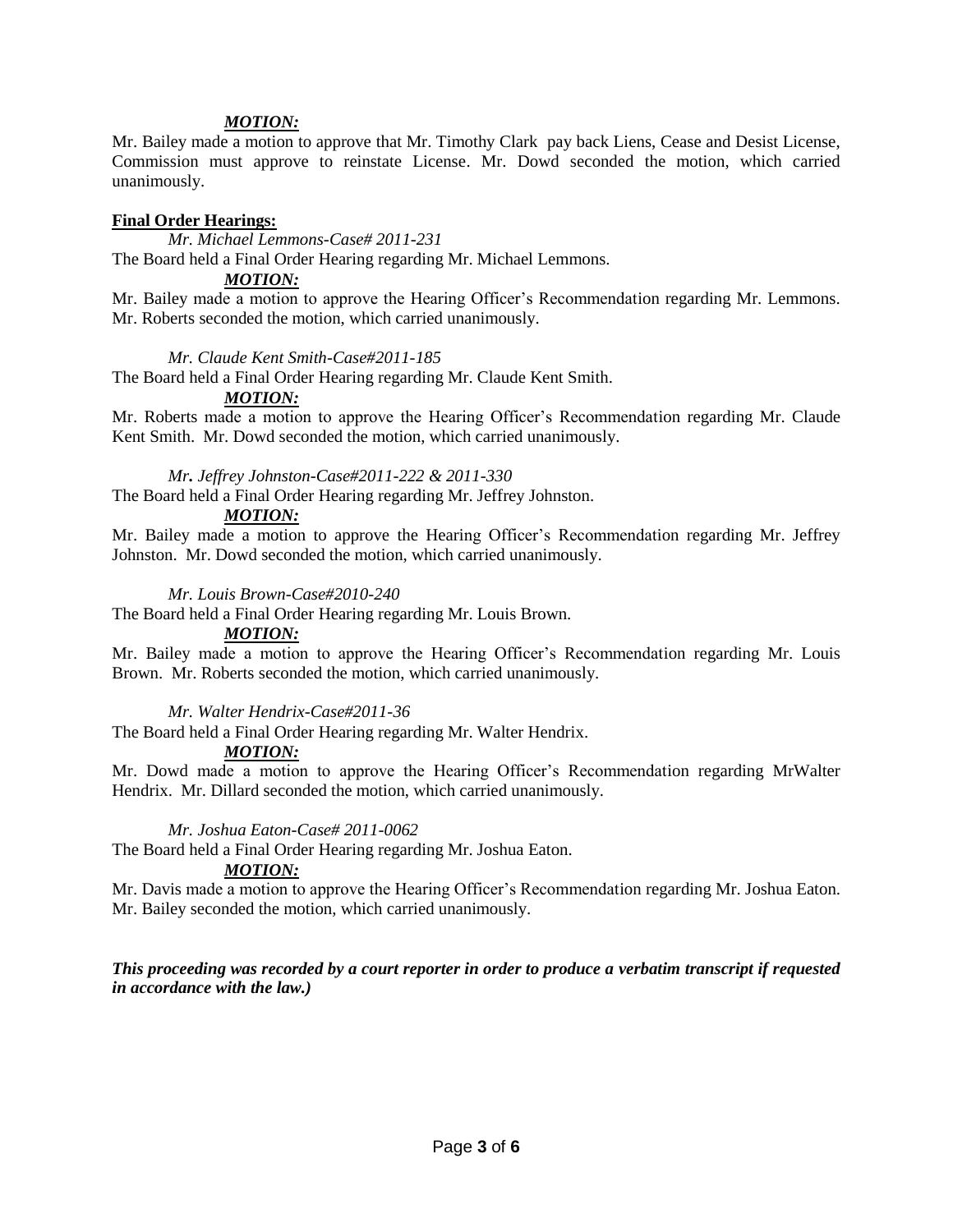### **Application Reviews:**

## *Mr. David Prange*

The Commission held an Application Review Hearing regarding Mr. David Prange. Mr. Prange appeared before the Commission to present testimony and waived his right to counsel.

## *MOTION:*

Mr. Bailey made a motion to allow Mr. Prange to take the exam. Mr. Dillard seconded the motion, which carried unanimously.

### *(This proceeding was recorded by a court reporter in order to produce a verbatim transcript if requested in accordance with the law.)*

### *Mr. Samuel Brown*

The Commission held an Application Review Hearing regarding Mr. Samuel Brown. Mr. Brown was not present. The Commission took no action.

## *Mr. Michael Blackburn*

The Commission held an Application Review Hearing regarding Mr. Michael Blackbrun. Mr. Blackburn appeared before the Commission to present testimony and was presented by counsel.

## *MOTION:*

Mr. Bailey made a motion to approve Mr. Blackburn to satisfy his lien with Wells Fargo or show payments before he can take the exam. Mr. Dillard seconded the motion, which carried unanimously.

## *(This proceeding was recorded by a court reporter in order to produce a verbatim transcript if requested in accordance with the law.)*

### *Mr. Kenneth Pace*

The Commission held an Application Review Hearing regarding Mr. Kenneth Pace. Mr. Pace appeared before the Commission to present testimony and waived his right to counsel.

## *MOTION:*

Mr. Dowd made a motion to approve Mr. Pace to get his Residential Specialty Contractor License. Mr. Davis seconded the motion, which carried unanimously.

### *(This proceeding was recorded by a court reporter in order to produce a verbatim transcript if requested in accordance with the law.)*

### *Mr. Chancey Beckham*

The Commission held an Application Review Hearing regarding Mr. Chancey Beckham. Mr. Beckham appeared before the Commission to present testimony and waived his right to counsel.

## *MOTION:*

Mr. Dowd made a motion for Mr. Beckham to provide payment agreements and proof of payments for review. Mr. Davis seconded the motion, which carried unanimously.

*(This proceeding was recorded by a court reporter in order to produce a verbatim transcript if requested in accordance with the law.)*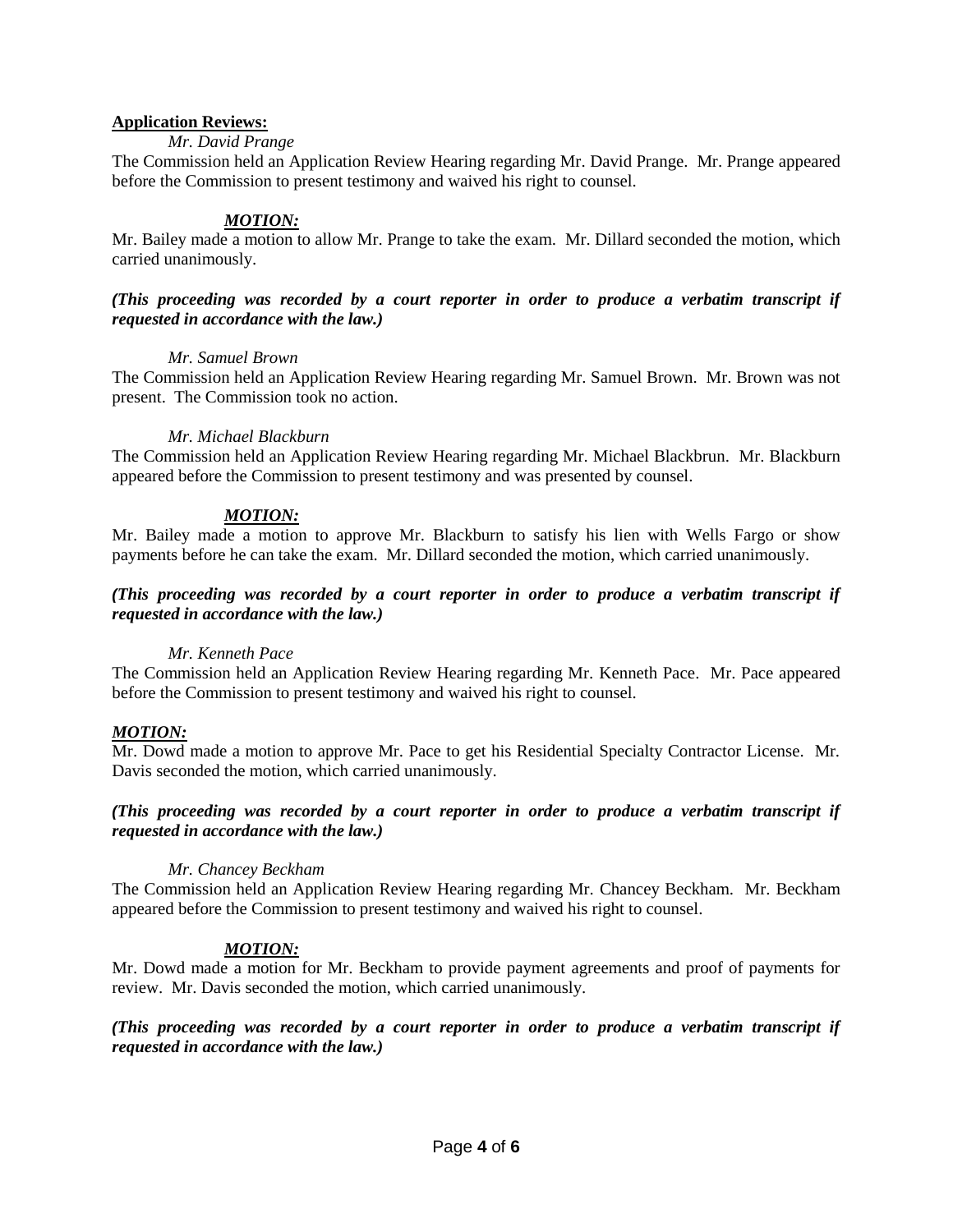### **Approval of Reinstatement of License**

#### *Mr. Jimmy Thornton-Case#2007-0181*

The commission held an Application Review Hearing regarding Mr. Jimmy Thornton. Mr. Thornton appeared before the Commission to present testimony and waived his right to counsel.

#### **MOTION:**

Mr. Bailey made a motion to approve that Mr. Thornton pay the fine of \$5,000 and must re-take the exam. Mr. Dowd seconded the motion, which carried unanimously.

#### *(This proceeding was recorded by a court reporter in order to produce a verbatim transcript if requested in accordance with the law.)*

#### *Mr. Dustin Rooke-License #17682*

The commission held an Application Review Hearing regarding Mr. Dustin Rooke. Mr. Rooke appeared before the Commission to present testimony and waived his right to counsel.

### **MOTION:**

Mr. Dillard made a motion to approve Mr. Rooke to reapply to take the exam. Mr. Claek seconded the motion, which carried unanimously.

### *(This proceeding was recorded by a court reporter in order to produce a verbatim transcript if requested in accordance with the law.)*

#### *Mr. Gregg Clay-License #21129*

The commission held an Application Review Hearing regarding Mr. Gregg Clay. Mr. Clay appeared before the Commission to present testimony and waived his right to counsel.

### **MOTION:**

Mr. Davis made a motion to deny Mr. Clay's request. He needs to apply for a commercial license. Mr. Clark seconded the motion, which carried unanimously.

### *(This proceeding was recorded by a court reporter in order to produce a verbatim transcript if requested in accordance with the law.)*

#### *Mr. Kenneth Cheshier- License#10502*

The commission held an Application Review Hearing regarding Mr. Kenneth Cheshier. Mr. Cheshier appeared before the Commission to present testimony and waived his right to counsel.

### **MOTION:**

Mr. Bailey made a motion for Mr. Cheshier to show a payment plan towards liens. Mr. Clark seconded the motion, which carried unanimously.

### *(This proceeding was recorded by a court reporter in order to produce a verbatim transcript if requested in accordance with the law.)*